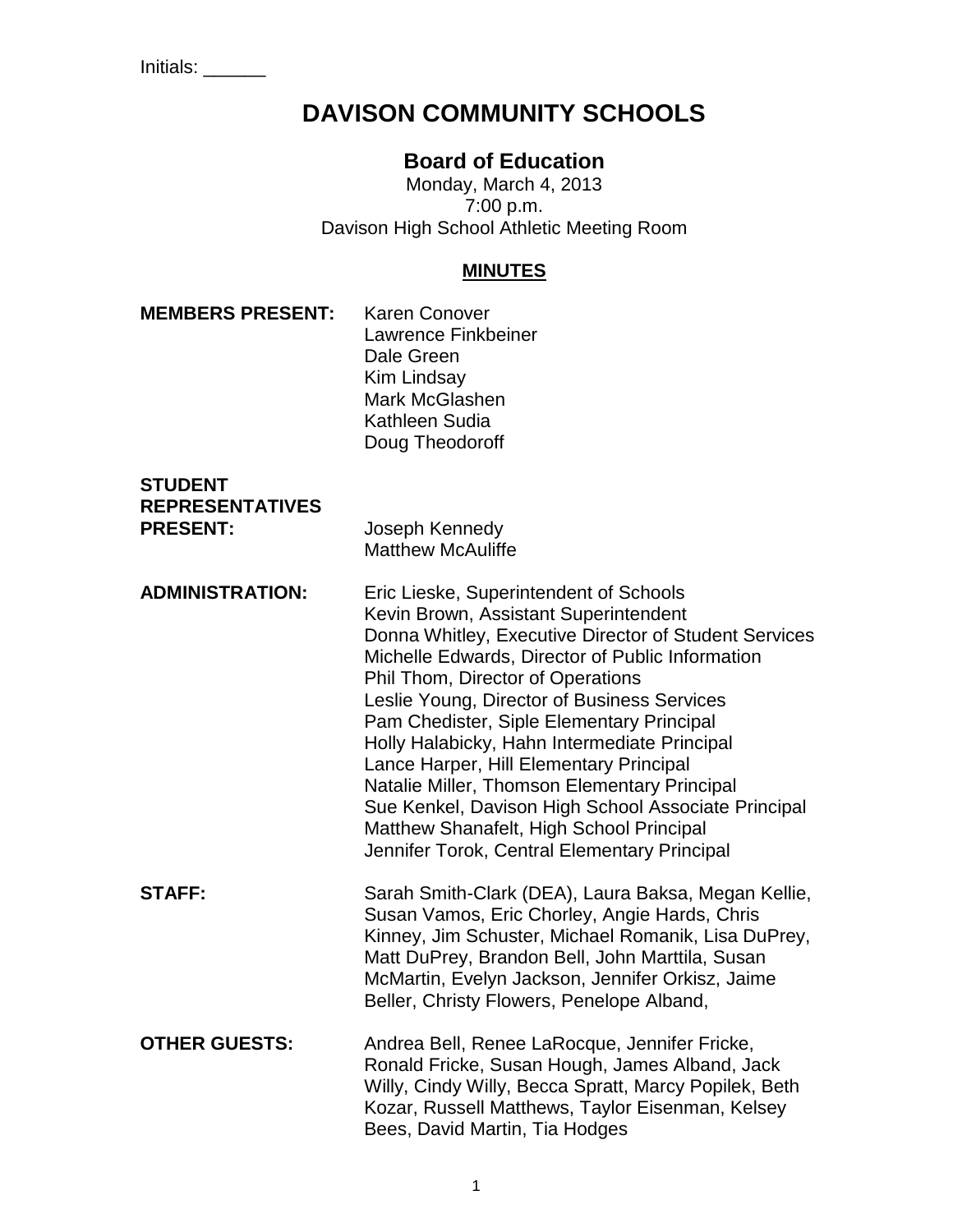#### **ORDER OF BUSINESS:**

**CALL TO ORDER**: The regular meeting of the Davison Board of Education was called to order by President Kathleen Sudia at 7:00 pm in the Davison High School Athletic Meeting Room.

**PLEDGE OF ALLEGIANCE:** The pledge of allegiance was led by Thomson Elementary Principal Natalie Miller, Early Childhood Coordinator Susan Vamos, Great Start Readiness Program (GSRP) teachers Laura Baksa and Megan Kellie and a group of children who attend the district's GSRP pre-school program at Thomson Elementary.

**ROLL CALL:** Kathy LaFeldt read the roll. Members present: Karen Conover, Lawrence Finkbeiner, Dale Green, Kim Lindsay, Mark McGlashen, Kathleen Sudia, and Doug Theodoroff. Student members present: Joseph Kennedy and Matthew McAuliffe.

**APPROVAL OF AGENDA:** Moved by Karen Conover, supported by Doug Theodoroff, to approve the agenda as presented with one change: To move the closed session to the last item on the agenda. The motion was carried with a vote of 7-yes, 0-no.

**APPROVAL OF CONSENT AGENDA:** Moved by Kim Lindsay, supported by Larry Finkbeiner, to approve the consent agenda which included items 1-4 below:

- 1. **Approval of Minutes:** Approval of the open and closed session minutes for the previous regular meeting of February 4, 2013. Approval of the minutes for committee meetings held since the February 4, 2013 board meeting.
- 2. **Approval of Bills for Payment:** Approval of payment of the bills for February:

AP-Pooled Cash: General Fund, DCER Fund, DTV Fund, Food Service Fund, and Student Activity Fund  $$ 1,191,060.54$ 

- 3. **Treasurer's Report:** Approval of the Treasurer's Report for the month of February.
- 4. **Monthly Personnel Report:** Approval of personnel activity for the period of February 1-28, 2013.

The motion was carried with a vote of 7-yes, 0-no.

#### **COMMUNICATIONS:**

#### **Special Presentations**

**Music in our Schools Month:** Assistant Superintendent Kevin Brown presented information highlighting the various K-12 music programs offered throughout the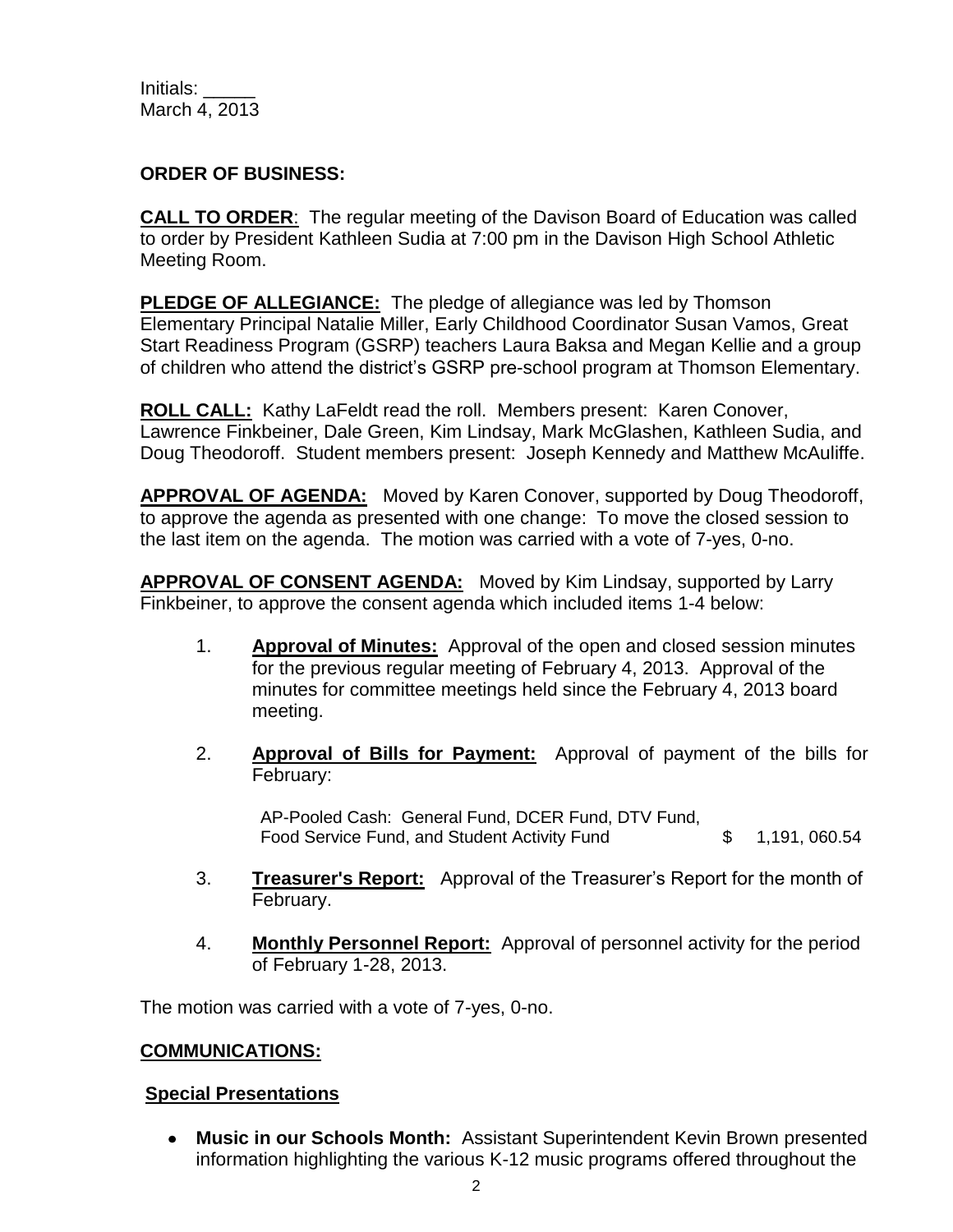district and our student's many accomplishments in these programs. Members of the Davison Varsity Choir and a Davison High School Instrumental Music Quintet performed. Educators of our music programs district-wide were recognized and the Davison Band and Orchestra Boosters were presented a plaque in recognition of their dedication and commitment to our instrumental music students.

**MEAP Results:** Assessment Coordinator Eric Chorley presented details about this year's third through ninth grade MEAP results.

**From the Public:** Visitors were welcomed and invited to address the Board.

Davison Band and Orchestra President Susan Hough, on behalf of the organization, shared information regarding the many contributions they have made supporting the district's instrumental music program.

**Correspondence:** Board Secretary Karen Conover read the following correspondence received:

- A letter to Superintendent Lieske and the Board from William Crawford, 68<sup>th</sup>  $\bullet$ District Court Judge, expressing his appreciation for the education and support his son, a 2012 graduate, received while attending Davison High School.
- A letter to the Board from Davison resident Mr. Block with some questions regarding the Collins Field track resurfacing project. Board President Sudia will respond for the Board.

# **ACTION ITEMS:**

**APPROVAL OF RESOLUTION SETTING BONDING PARAMETERS:** A resolution prepared by Thrun Law Firm was presented which lists parameters relative to the issuance of bonds. Board adoption of this resolution is necessary in order to proceed with the sale of bonds as approved by the voters on February 26. Among other things, the resolution authorizes the use of Thrun Law Firm as bond counsel, and Stifel-Nicolaus as bond underwriters. The resolution also stipulates a negotiated sale of bonds and authorizes the superintendent to take certain actions in the sale process on behalf of the Board. Moved by Kim Lindsay, supported by Dale Green, to approve the bond issue resolution as presented. There was discussion and questions were answered. The motion was carried with a vote of 7-yes, 0-no. (A copy of the resolution follows the official minutes.)

**APPROVAL OF RESOLUTION TO AUTHORIZE THE REFUNDING OF THE 2003 SCHOOL BUILDING AND SITE BONDS:** As interest rates continue to reach historical lows it is beneficial for the district to refund our 2003 School Building and Site Bonds. A resolution drawn by Attorney Matthew F. Hiser from Thrun Law Firm authorizing the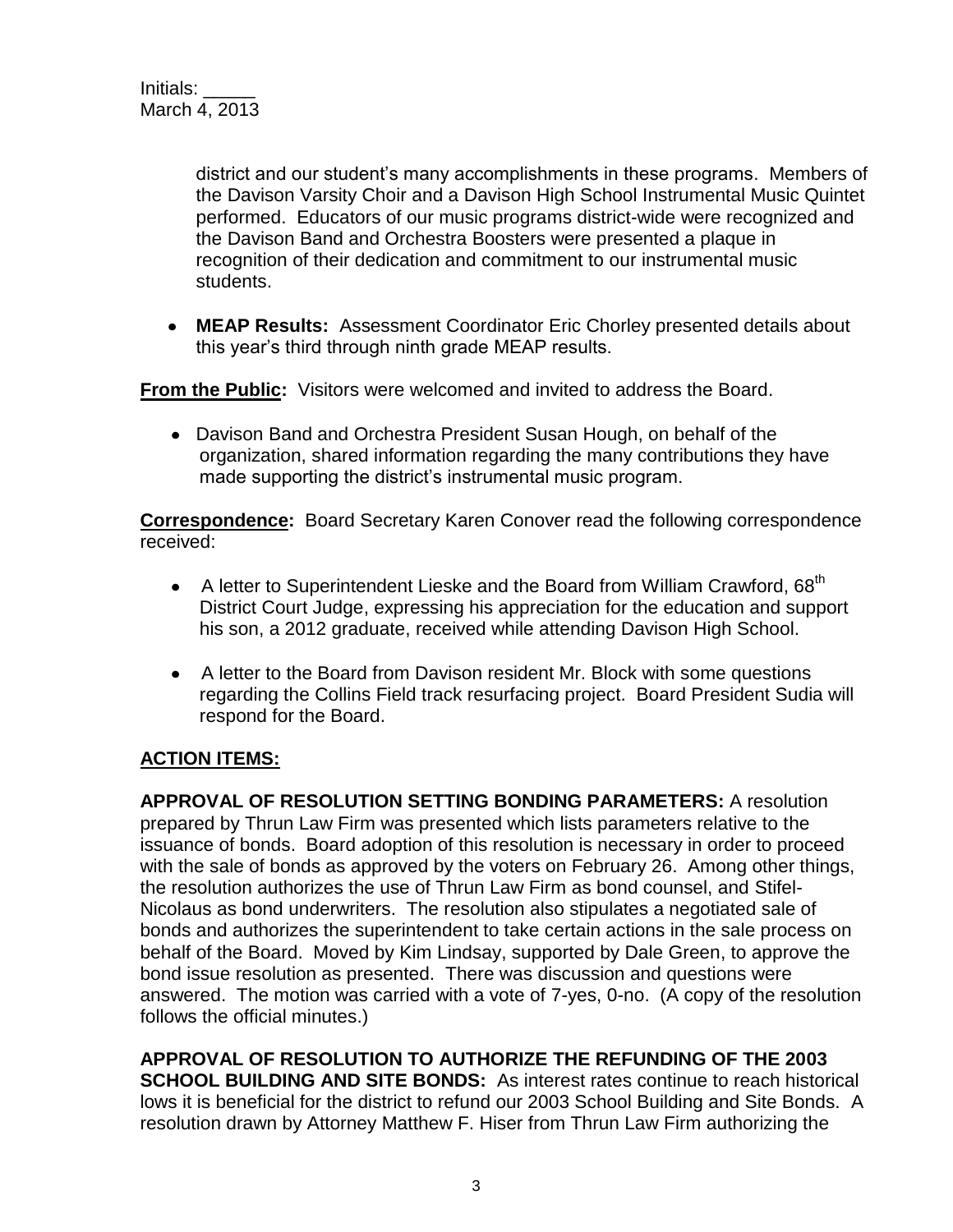issuance and delegating the sale of Davison Community Schools 2013 refunding bonds was provided. Moved by Karen Conover, supported by Larry Finkbeiner, to approve the resolution as presented. There was discussion. The motion was carried with a vote of 7-yes, 0-no. (A copy of the resolution follows the official minutes.)

**ORGANIZATIONAL MEETING DATE:** All Board members were not available for the proposed meeting date of July 22, 2013, at 7:00 pm, in the Cardinal Center Board Room. Through discussion, an unsuccessful attempt was made to schedule an alternative date. Moved by Karen Conover, supported by Dale Green, to table the decision regarding the date, time, and location of the District's Organizational Board of Education Meeting to the next scheduled Board of Education meeting. The motion was carried with a vote of 7-yes, 0-no.

**ACCEPTANCE OF CONTRIBUTIONS:** Moved by Kim Lindsay, supported by Mark McGlashen, to gratefully accept the following contributions and to direct the superintendent to express the Board's gratitude in writing:

- Parent Jennifer Ward donated new sweatpants, gloves and hats to Gates Elementary for students to use when in need.
- Davison Band and Orchestra Booster President Susan Hough and her husband Bruce donated \$300 to the Davison High School Student Assistance Fund to provide help for those students that are in need.

The motion was carried with a vote of 7-yes, 0-no.

# **INFORMATIONAL ITEMS:**

#### **From our Superintendent:**

- Superintendent Lieske publicly thanked the community for their support in the recent bond election to renovate Central Elementary.
- Congratulations to Board Vice President Dale Green for achieving the Data Specialty Certificate through the Michigan Association of School Boards.
- Since the number of school days cancelled this school year have exceeded the number of forgiven days allowed in the majority of our school buildings, those buildings will need to make-up time according to the currently required days and hours minimums. The make-up time will be scheduled at the end of the school year and will be communicated when determined.

# **From our Student Representatives:**

Joseph Kennedy and Matthew McAuliffe reported on events of interest at Davison High School.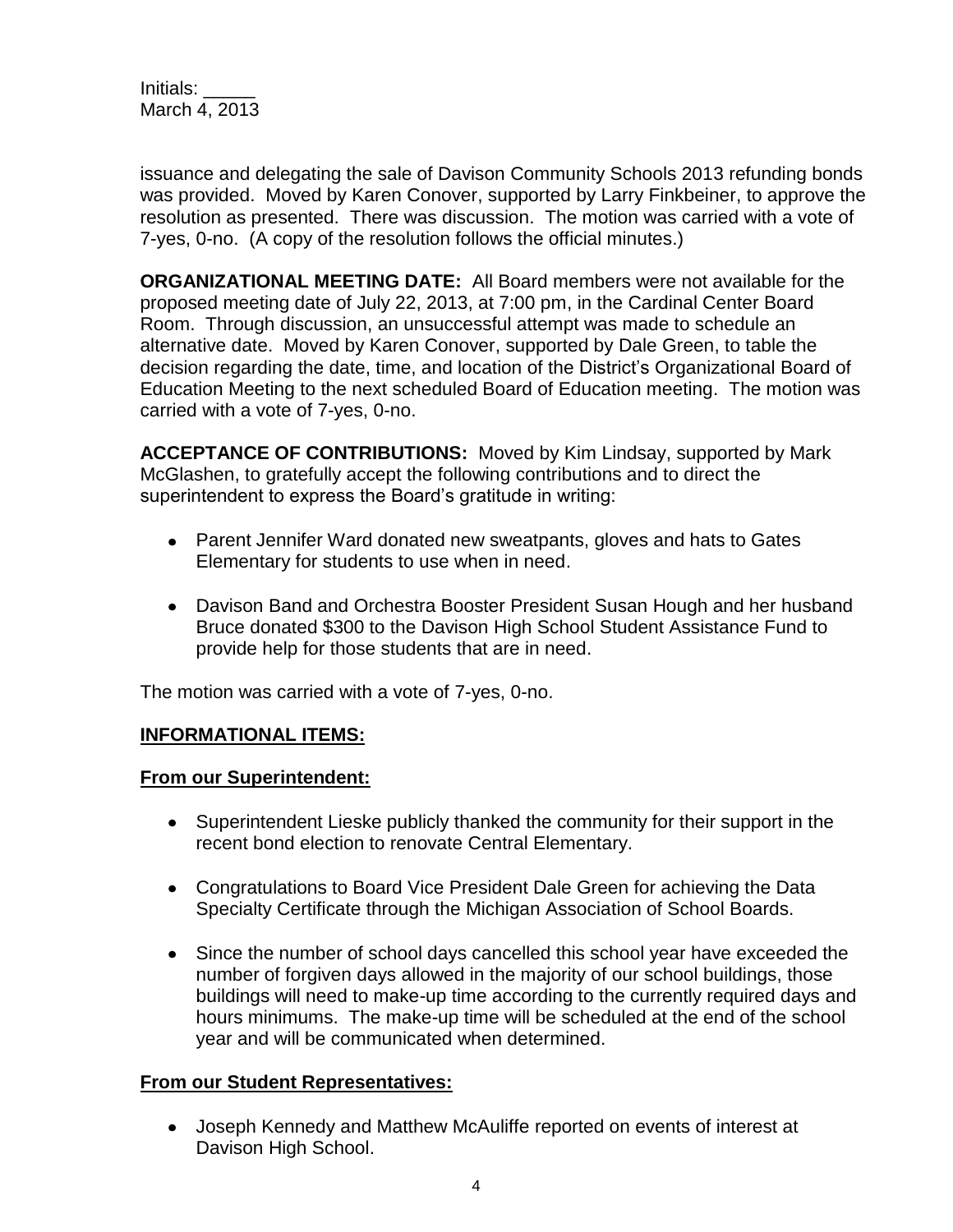**Special Election Results:** The results of the February 26 Election follows:

Davison Community Schools Bonding Proposal (\$11,960.00 for erecting, furnishing and equipping additions to and remodeling, refurnishing and reequipping the Central Elementary School; acquiring and installing educational technology equipment together with related infrastructure improvements; and developing and improving the playground and site.)

| <b>Proposal Passed:</b> | 1,534 Yes Votes |
|-------------------------|-----------------|
|                         | 1,190 No Votes  |

#### **Other Matters Which May Properly Come Before the Board** (From Board members)**:**

• There were no comments from the Board.

#### **Future Meeting Dates:**

Next Regular Meeting: Monday, April 15, 2013 7:00 pm Davison High School Athletic Meeting Room 1250 N. Oak Road Davison, MI 48423

# **CLOSED SESSION REGARDING STUDENT DISCIPLINARY MATTER FOR**

**STUDENT #1:** Moved by Kim Lindsay, supported by Karen Conover, to convene into closed session at 8:12 pm for the purpose of discussing the first student disciplinary matter. The parent and/or student requested the matter be heard in closed session, which is allowed under Section 8[b] of Michigan's Open Meetings Act. The motion was carried with a vote of 7-yes, 0-no.

**RETURN TO REGULAR SESSION:** Moved by Kim Lindsay, supported by Doug Theodoroff, to adjourn the closed session and return to regular session at 8:49 pm. The motion was carried with a vote of 7-yes, 0-no.

**STUDENT EXPULSION (Regarding the first disciplinary matter heard.):** Moved by Mark McGlashen, supported by Doug Theodoroff, that the first student brought before the Board tonight be expelled from Davison Community Schools due to a violation of the student code of conduct. The motion was carried with a vote of 7-yes, 0-no.

# **CLOSED SESSION REGARDING STUDENT DISCIPLINARY MATTER FOR**

**STUDENT #2:** Moved by Kim Lindsay, supported by Karen Conover, to convene into closed session at 8:50 pm in order for the Board to consider a second student disciplinary matter. The motion was carried with a vote of 7-yes, 0-no. The student's parent requested that Board deliberation take place in closed session, which is allowed under Section 8 [b] of Michigan's Open Meetings Act.